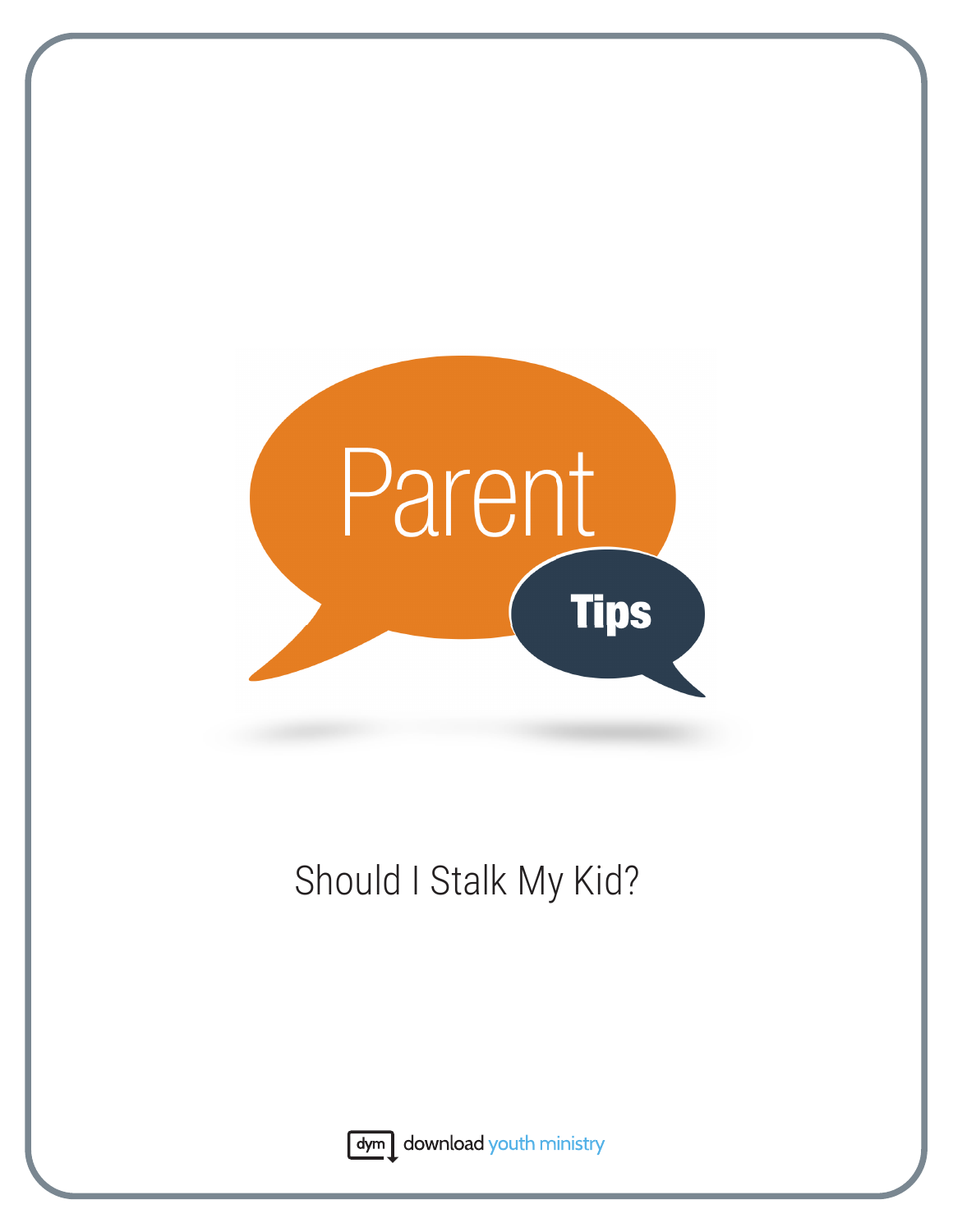## Should I Stalk My Kid?

**As they grow older, we need to teach them discernment, and they'll never learn to discern if every decision is made for them.**



One of the most common questions I get from parents at my workshops is, "What software do you use to track your teenagers' phones?"

I think I disappoint many of these parents when I tell them, "I don't." Let's look at this big picture for a moment. We have two types of parents. The 'overpermissive' parents who buy their kids a smartphone at age 8 and never set a single boundary. On the other extreme we have the 'over-protective' parents who don't let their kid go anywhere or own any technology, hoping that they'll be safe from the evil clutches of the world.

Here's the problem. Neither extreme works. And following your teenager's every move is tiptoeing towards the overprotective extreme.

Don't get me wrong. I'm not suggesting you let your kids do whatever they want. In fact, I'm a huge advocate for helpful boundaries, especially when your kids are younger. But as they grow older, we need to teach them discernment, and they'll never learn to discern if every decision is made for them. That means parents need to slowly release their grip as their kids get older. That means… no stalking!

## Accountability is a good thing. Stalking is a bad thing.

One of the ways your can hold your kids accountable is by requiring them to provide you with all their passwords. No tracking software, no spying on them, just passwords. That means Mom or Dad can look at their teenager's phone whenever they want. My daughters didn't like this. They were rather vocal about it. But whenever we discussed it, I always stumped them with this question: "When is the last time I looked at your phone?"

The fact was, my girls were trustworthy and I didn't need to check their phones. But I had the ability to at any time. They learned that the more they demonstrated trust, the more freedom they enjoyed. Parents also need to be careful of smothering their kids in the social media world. We all know parents who seem to live on social media and comment on literally every post, especially their kids' posts. It's parents like this who provoked kids to leave Facebook and seek out new social media platforms where Mom and Dad aren't watching.

The scary thing about this is that some of the more "private" social media platforms are dangerous. Young people are fleeing accountability and landing in "anonymous" social media playgrounds where they feel like they can post anything with no consequences. Many of the students are learning hard lessons, like the reality that nothing we post is ever truly anonymous, and many of said posts come back and haunt them.